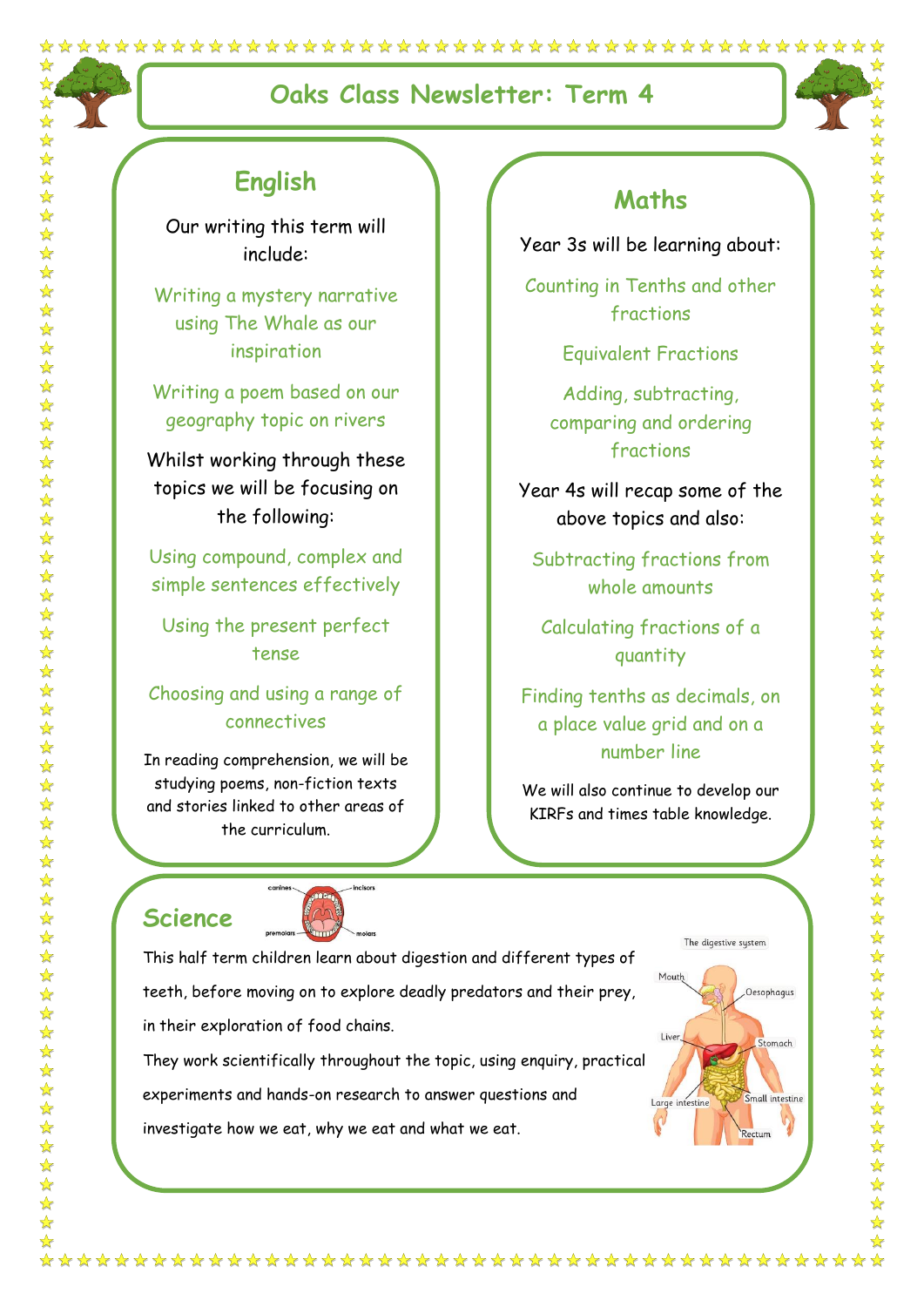## **RE – How do festivals and worship show what matters to a Muslim?**

This term, children will be exploring how Muslim's celebrate festivals and worship Allah. We will be learning about the Qur'an, mosques, Ramadan and more in order to answer our overarching question.

### **Geography – Rivers and the Water Cycle**

#### **How does the water go round and round?**

We will be learning about the water cycle and the journey of a river from source to mouth focussing on the River Thames. We will also look at the role of rivers in shaping mountains and how rivers are used by humans.

## **Computing**

☆  $\frac{1}{2}$  $\frac{1}{\sqrt{2}}$ 

 $\frac{1}{\sqrt{2}}$ 

 $\frac{1}{\sqrt{2}}$ 

Oaks will be focusing on two areas of computing this term. The first is learning and developing touch typing skills. The second is using and creating a branching databases to classify groups of objects using 'yes' and 'no' questions.

### **DT – Mechanised Non-Fiction Book**

Our DT unit this term will explore different types of mechanisms in books. They will investigate, design, make and evaluate a non-fiction book that will teach the reader about either the digestive system or rivers and the water cycle. Their book will include linkages and



levers to make their book as interactive and engaging as they can.

### **Music –**

This term children will be focusing on recorder skills. They will be learning about crotchets, minims and semibreves as well as listening, responding and performing a range of new songs.